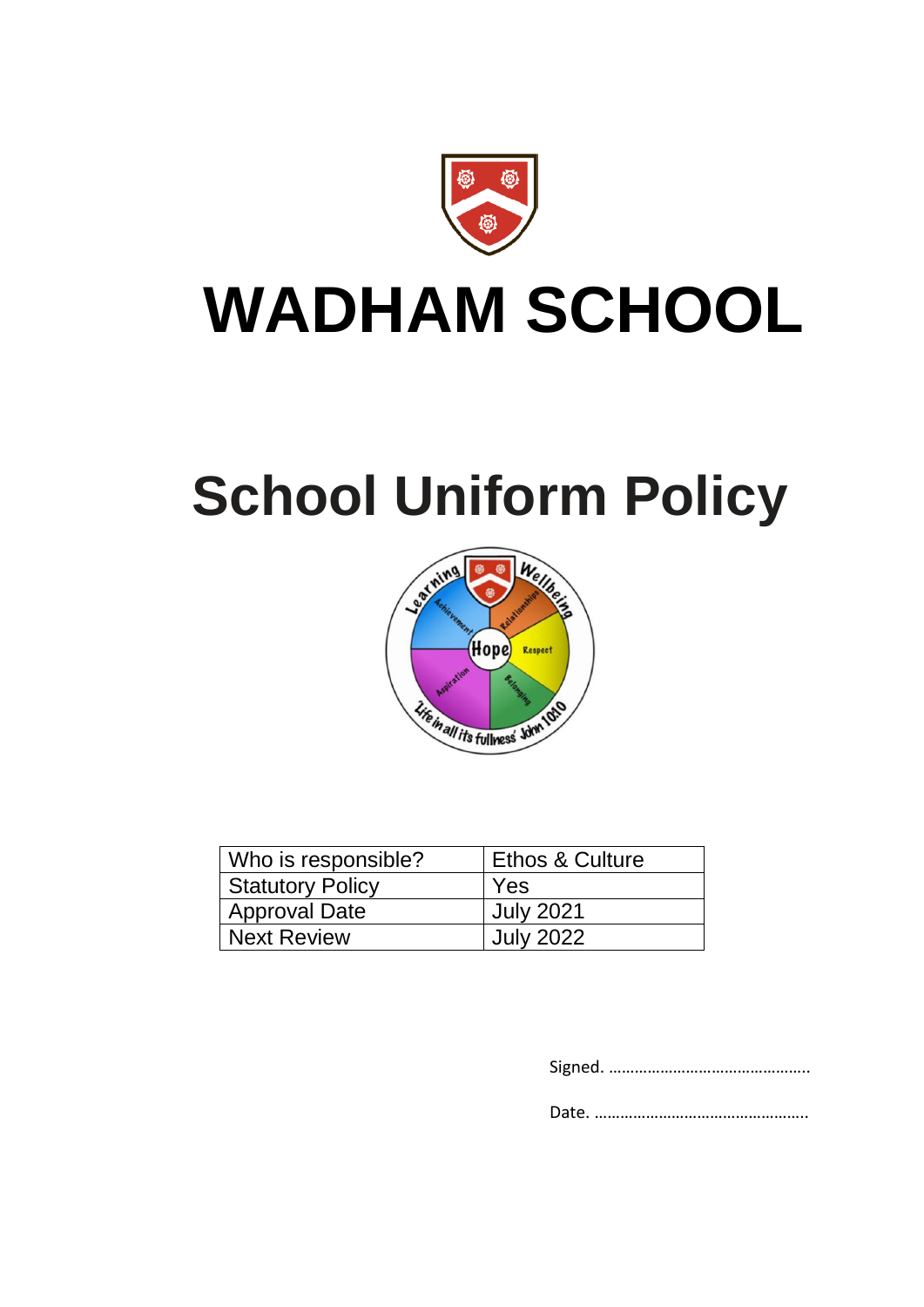

# **Our Values**

Wadham School's values are encapsulated in our values wheel, which flow from our Church foundation.

The third section of the wheel is belonging.

Our uniform unites our student body and helps to represent our sense of community.

# **Guidance and Support**

Wadham School is committed to supporting young people and their families concerning uniform.

You can find the most recent letters and help and guidance documents on the Wadham School website. These have been sent to all parents.

Wadham School appreciates communication from young people and families if we can help in anyway, and especially if there is any doubt whether an item of clothing or footwear will be accepted in line with this policy.

We encourage our school community to ask before purchase if there is any doubt about an item of school uniform as retailers do not check our policy before labelling items 'school uniform' or 'school shoes'.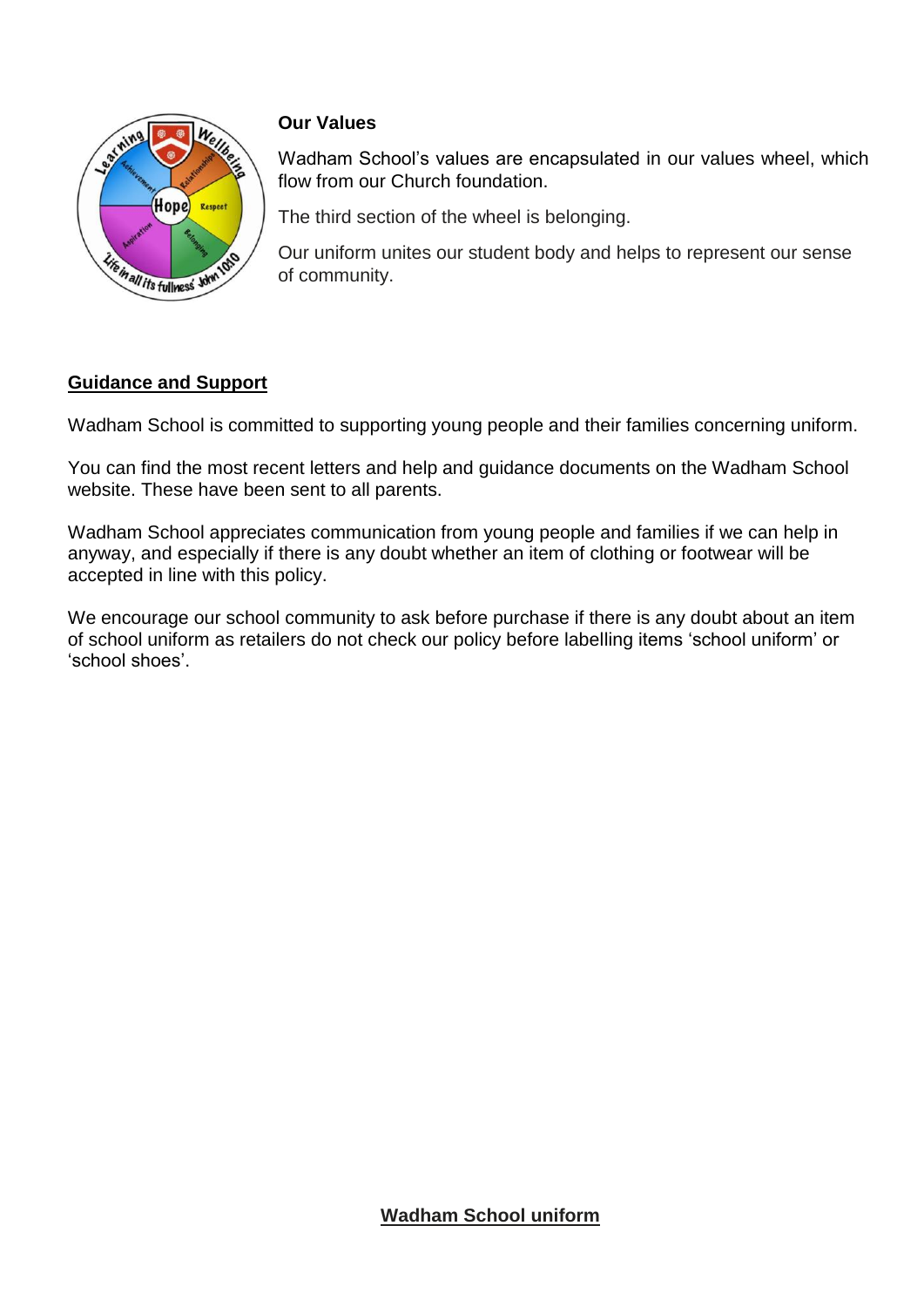# **Red Polo shirt with the Wadham logo.**

Only polo shirts with the school logo are acceptable. T-shirts can be worn under polo shirts but must not be visible.

#### **Black School sweatshirt or V-neck jumper with Wadham logo.**

Only sweatshirts and jumpers with the school logo on them are acceptable. Sweatshirts are available with either a crewneck or a V-neck. (Designed for boys or girls) Jumpers are available with a V-neck. (Designed for girls)

#### **Plain, black, straight leg trousers with a waistband.**

Trousers must be smart in appearance and without slits or any form of ornamentation. The hem of the trousers should not drag on the ground, nor should the waist be worn so low as to cause this to happen. Trousers must be must be long enough to cover the ankle.

Combat, skinny or tight 'style' trousers are not acceptable. Trousers made from stretchy materials e.g. elastic or lycra, so that they have the appearance of leggings or Jeggings are not allowed.

Jeans and Jeans 'style' trousers are also not acceptable as well as other Denim or canvas trousers.

# **Skirts**

Plain, black skirt of sensible length without slits or any form of ornamentation. The shortest length acceptable is just above the knee – the bottom of the skirt should not allow any part of the thigh to be seen.

Denim or canvas skirts or any skirt made from elastic lycra type material are not allowed. Fashion skirts are not suitable.

# **Shorts**

Students may choose to wear tailored shorts, instead of full-length trousers or skirts.

Acceptable shorts :

- Black with no other markings or symbols.
- Of the same material and style as the permitted full-length trousers.

- The length of shorts should be no longer than the knee and no more than 10 cm above the Knee.

Sports shorts or similar do not meet this requirement.

Cutting down ordinary trousers is acceptable, as long as the hem is neatly finished. **Plain black belt**

Broad or narrow fashion belts are not acceptable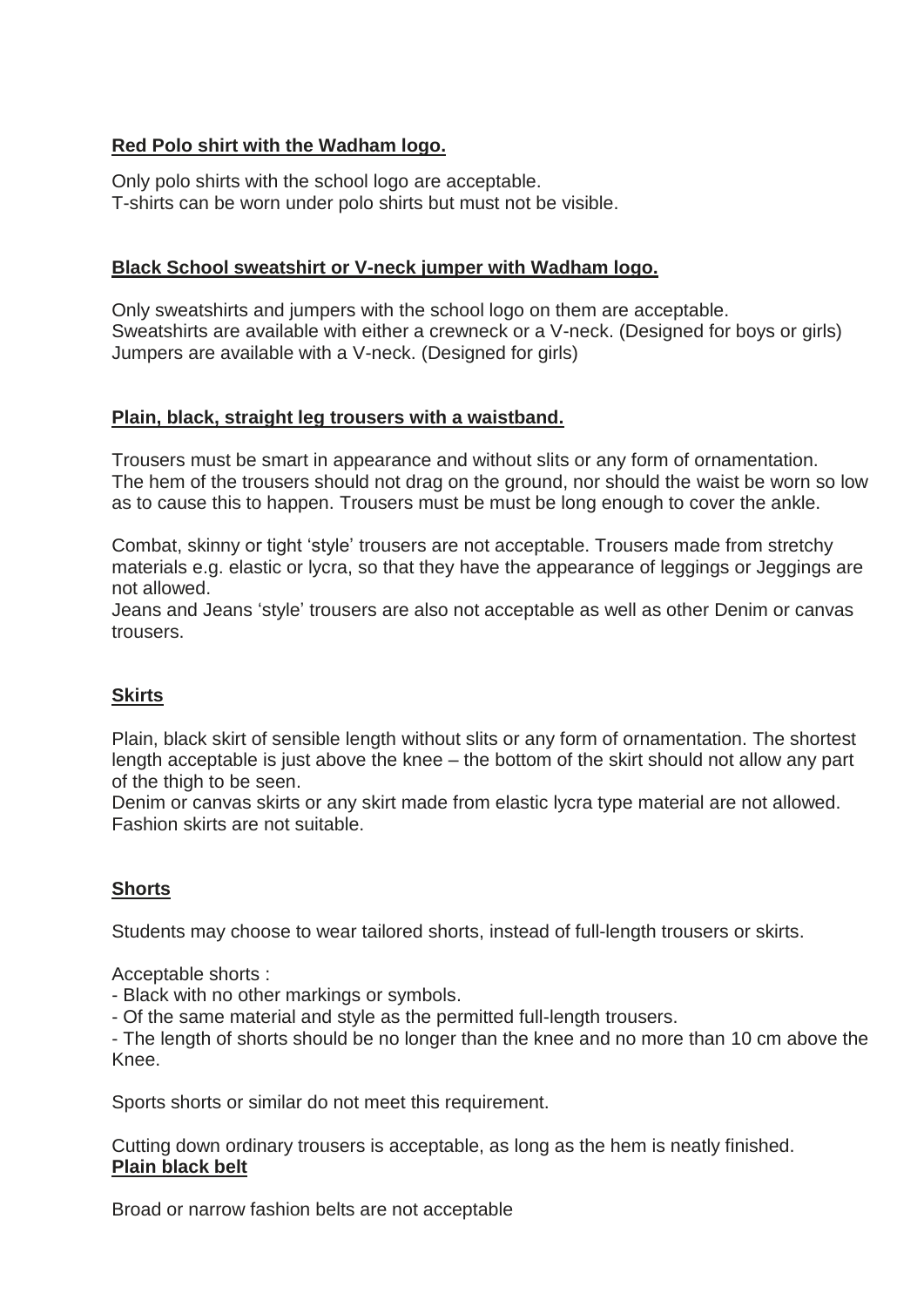#### **Socks**

Socks must be worn with trousers. Socks must be plain black and long enough to cover the ankle. Trainer type socks are not acceptable.

### **Tights**

Tights worn with skirts must be plain black without patterns or embellishment.

#### **Shoes**

Shoes must be black. Heels should not be more than 5 cm.

Open toed shoes, mules and slingback style are not allowed.

No trainers, canvas shoes or boots above the ankle can be worn.

All types of shoe in 'trainer style' are not acceptable as school shoes. (some may not identify 'trainer style' in the description but will fall under that unacceptable category)

Acceptable shoes for boys in most cases will have a heel but there are exceptions to this that are not trainer style.

#### **Outer garments**

In poor weather it is expected that students will want to wear a jacket or coat as an outer garment when outside. Please note that these should not be denim.

Hoodies or any other kind of sweatshirt are not acceptable as an outer garment.

Students are to wear a Wadham School polo shirt and have the option of adding a school sweatshirt or a coat or both.

#### **PE Kit**

PE Wadham polo shirt\* Wadham outdoor PE top Wadham outdoor PE top Black shorts\* or skort\* Plain Black leggings Black long football socks \* White shorts sports socks **Shinpads Mouthquard** Football boots (no plastic screw in studs) Training shoes (non-black soled non-marking)

*\* These items may be purchased from the school uniform shop.*